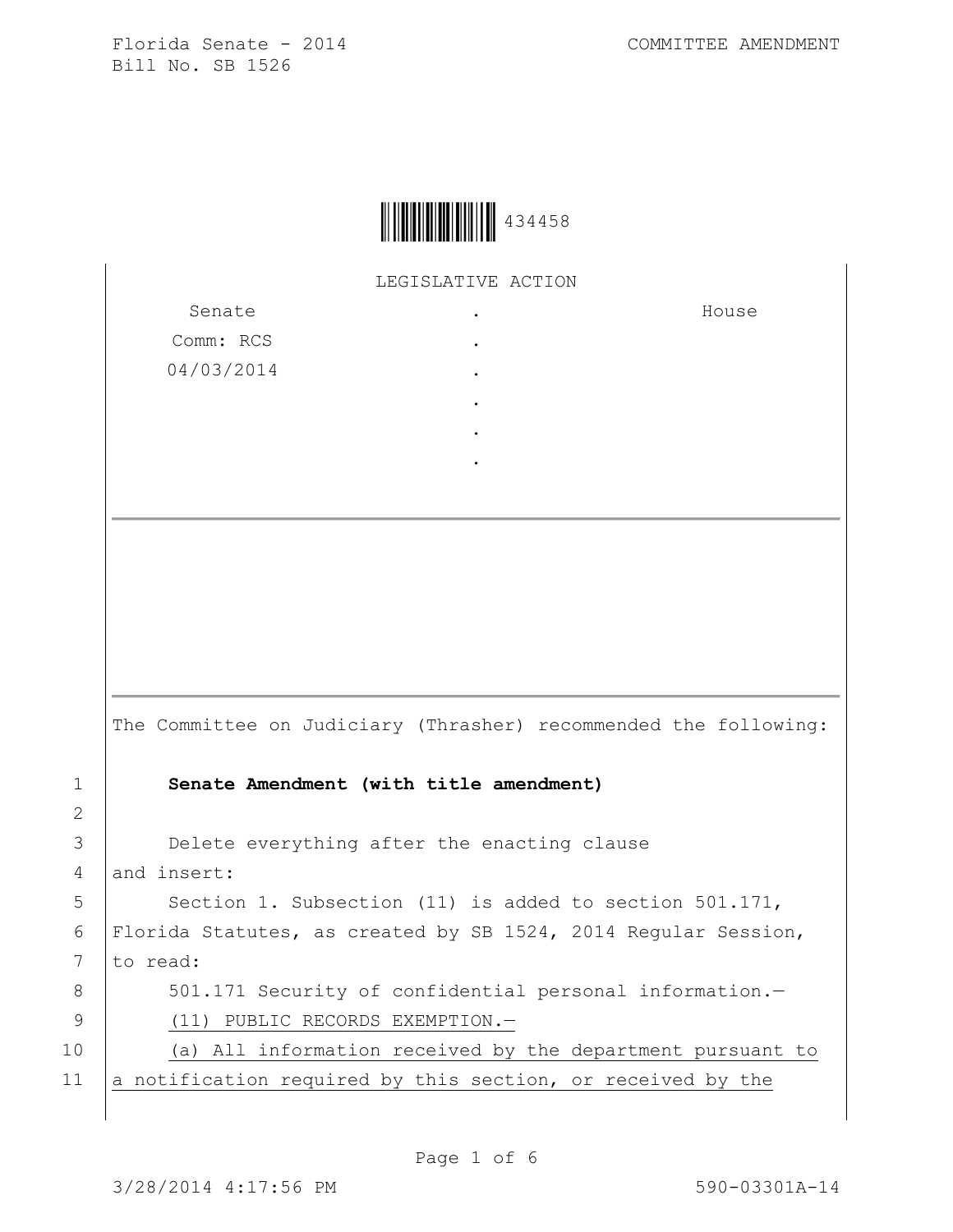Ì434458DÎ434458

| 12 | department pursuant to an investigation by the department or a   |
|----|------------------------------------------------------------------|
| 13 | law enforcement agency, is confidential and exempt from s.       |
| 14 | 119.07(1) and s. 24(a), Art. I of the State Constitution, until  |
| 15 | such time as the investigation is completed or ceases to be      |
| 16 | active. This exemption shall be construed in conformity with s.  |
| 17 | $119.071(2)(c)$ .                                                |
| 18 | (b) During an active investigation, information made             |
| 19 | confidential and exempt pursuant to paragraph (a) may be         |
| 20 | disclosed by the department:                                     |
| 21 | 1. In the furtherance of its official duties and                 |
| 22 | responsibilities;                                                |
| 23 | 2. For print, publication, or broadcast if the department        |
| 24 | determines that such release would assist in notifying the       |
| 25 | public or locating or identifying a person that the department   |
| 26 | believes to be a victim of a data breach or improper disposal of |
|    |                                                                  |
| 27 | customer records; or                                             |
| 28 | 3. To another governmental entity in the furtherance of its      |
| 29 | official duties and responsibilities.                            |
| 30 | (c) Upon completion of an investigation or once an               |
| 31 | investigation ceases to be active, the following information     |
| 32 | received by the department shall remain confidential and exempt  |
| 33 | from s. $119.07(1)$ and s. $24(a)$ , Art. I of the State         |
| 34 | Constitution:                                                    |
| 35 | 1. All information to which another public records               |
| 36 | exemption applies.                                               |
| 37 | 2. Personal information.                                         |
| 38 | 3. A computer forensic report.                                   |
| 39 | 4. Information that would otherwise reveal weaknesses in a       |
| 40 | covered entity's data security.                                  |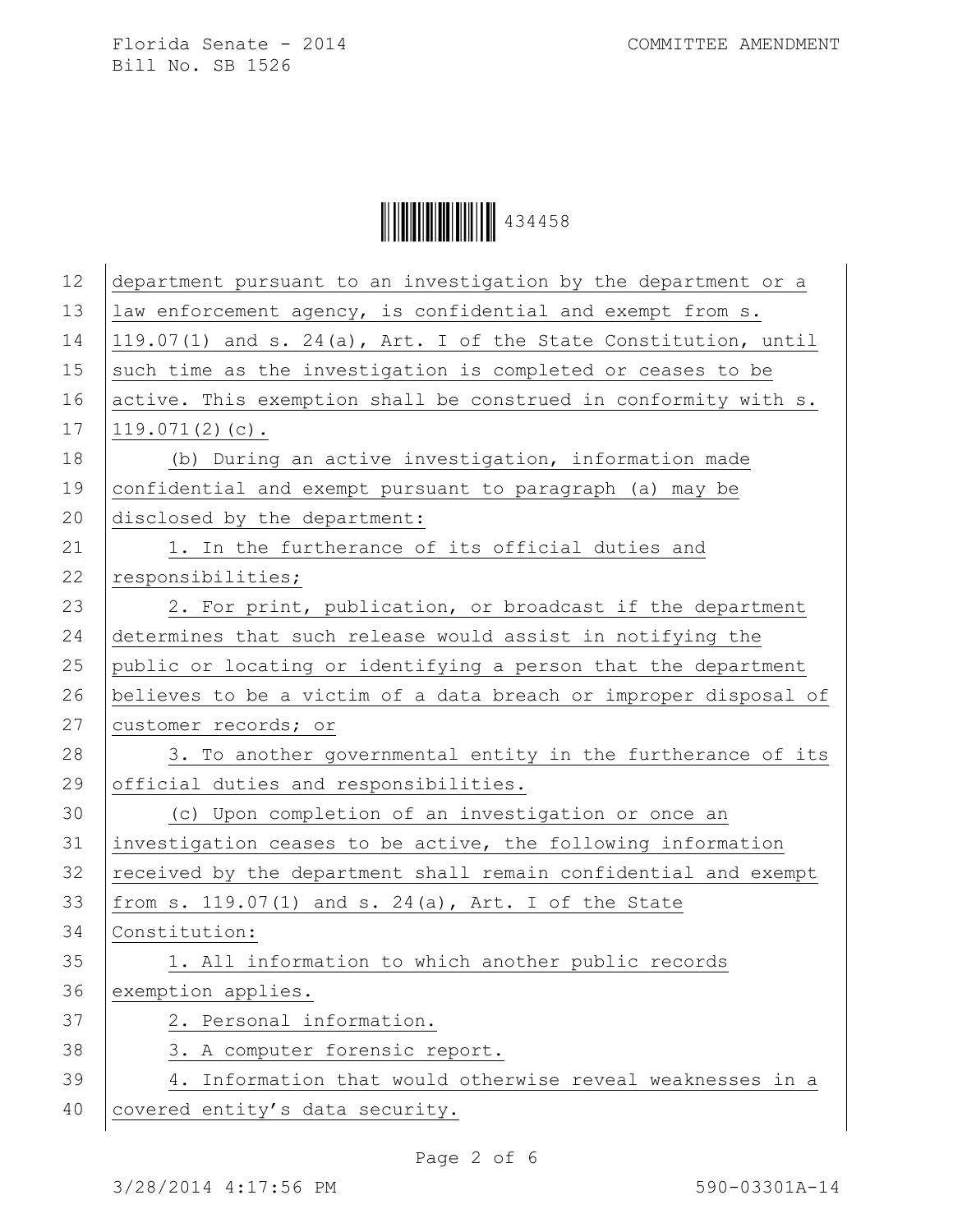Ì434458DÎ434458

| 41 | 5. Information that would disclose a covered entity's            |
|----|------------------------------------------------------------------|
| 42 | proprietary information.                                         |
| 43 | (d) For purposes of this subsection, the term "proprietary       |
| 44 | information" means information that:                             |
| 45 | 1. Is owned or controlled by the covered entity.                 |
| 46 | 2. Is intended to be private and is treated by the covered       |
| 47 | entity as private because disclosure would harm the covered      |
| 48 | entity or its business operations.                               |
| 49 | 3. Has not been disclosed except as required by law or a         |
| 50 | private agreement that provides that the information will not be |
| 51 | released to the public.                                          |
| 52 | 4. Is not publicly available or otherwise readily                |
| 53 | ascertainable through proper means from another source in the    |
| 54 | same configuration as received by the department.                |
| 55 | 5. Includes:                                                     |
| 56 | a. Trade secrets as defined in s. 688.002.                       |
| 57 | b. Competitive interests, the disclosure of which would          |
| 58 | impair the competitive business of the covered entity who is the |
| 59 | subject of the information.                                      |
| 60 | (e) This subsection is subject to the Open Government            |
| 61 | Sunset Review Act in accordance with s. 119.15 and shall stand   |
| 62 | repealed on October 2, 2019, unless reviewed and saved from      |
| 63 | repeal through reenactment by the Legislature.                   |
| 64 | Section 2. The Legislature finds that it is a public             |
| 65 | necessity that all information received by the Department of     |
| 66 | Legal Affairs pursuant to a notification of a violation of s.    |
| 67 | 501.171, Florida Statutes, or received by the department         |
| 68 | pursuant to an investigation by the department or a law          |
| 69 | enforcement agency, be made confidential and exempt from s.      |
|    |                                                                  |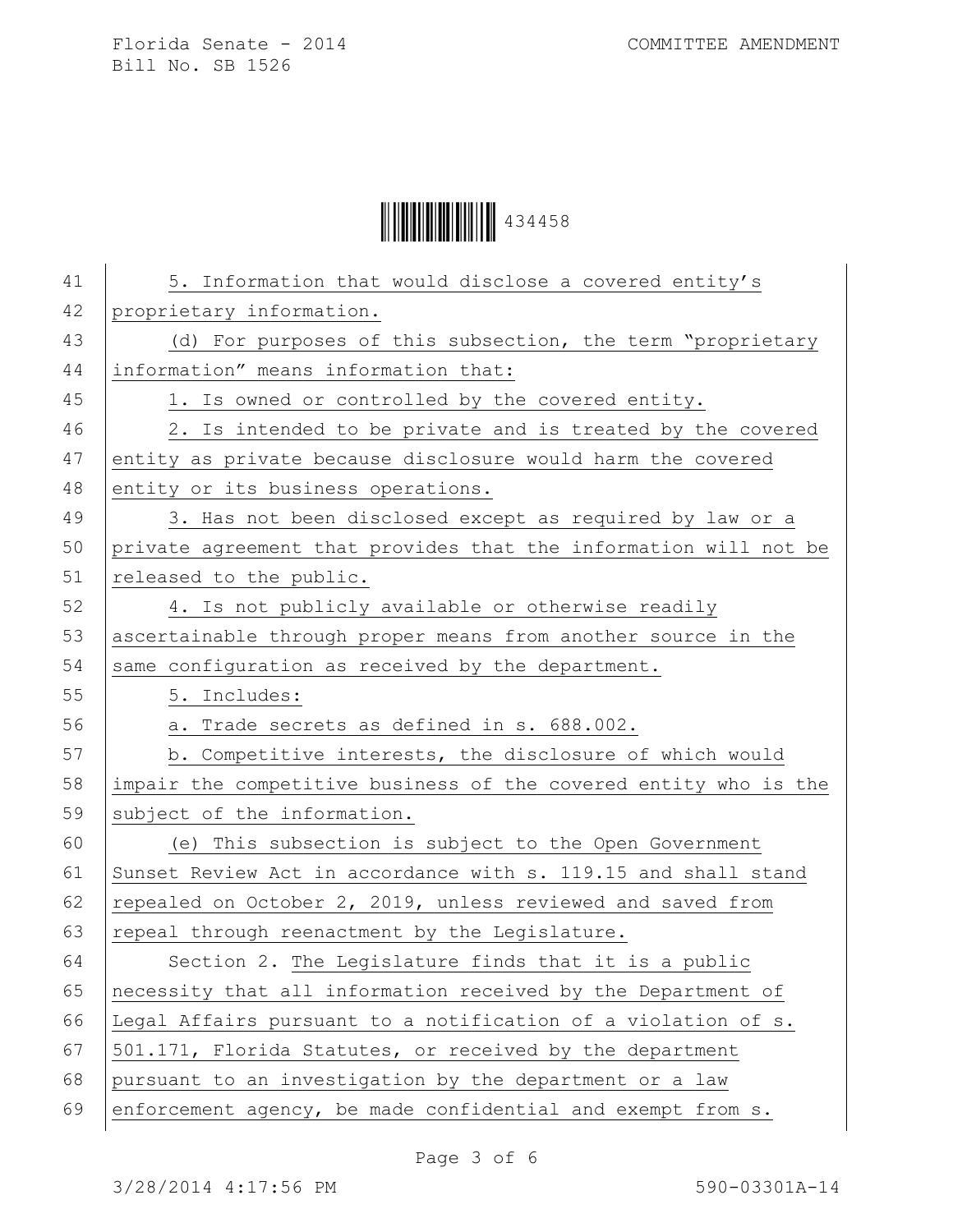**Ö** 

70  $\vert$  119.07(1), Florida Statutes, and s. 24(a), Article I of the 71 State Constitution for the following reasons: 72 (1) A notification of a violation of s. 501.171, Florida 73 Statutes, is likely to result in an investigation of such 74 violation because a data breach is likely the result of criminal 75 activity that may lead to further criminal activity. The 76 premature release of such information could frustrate or thwart 77 the investigation and impair the ability of the Department of 78 Legal Affairs to effectively and efficiently administer s. 79 501.171, Florida Statutes. In addition, release of such 80 information before completion of an active investigation could 81 *jeopardize* the ongoing investigation. 82 (2) The Legislature finds that it is a public necessity to 83 continue to protect from public disclosure all information to 84 which another public record exemption applies once an 85 | investigation is completed or ceases to be active. Release of 86 such information by the Department of Legal Affairs would undo 87 the specific statutory exemption protecting that information. 88 (3) An investigation of a data breach or improper disposal 89 of customer records is likely to result in the gathering of 90 sensitive personal information, including social security 91 numbers, identification numbers, and personal financial and 92 health information. Such information could be used for the 93 purpose of identity theft. In addition, release of such 94 information could subject possible victims of the data breach or 95 improper disposal of customer records to further financial harm. 96 Furthermore, matters of personal health are traditionally 97 private and confidential concerns between the patient and the 98 health care provider. The private and confidential nature of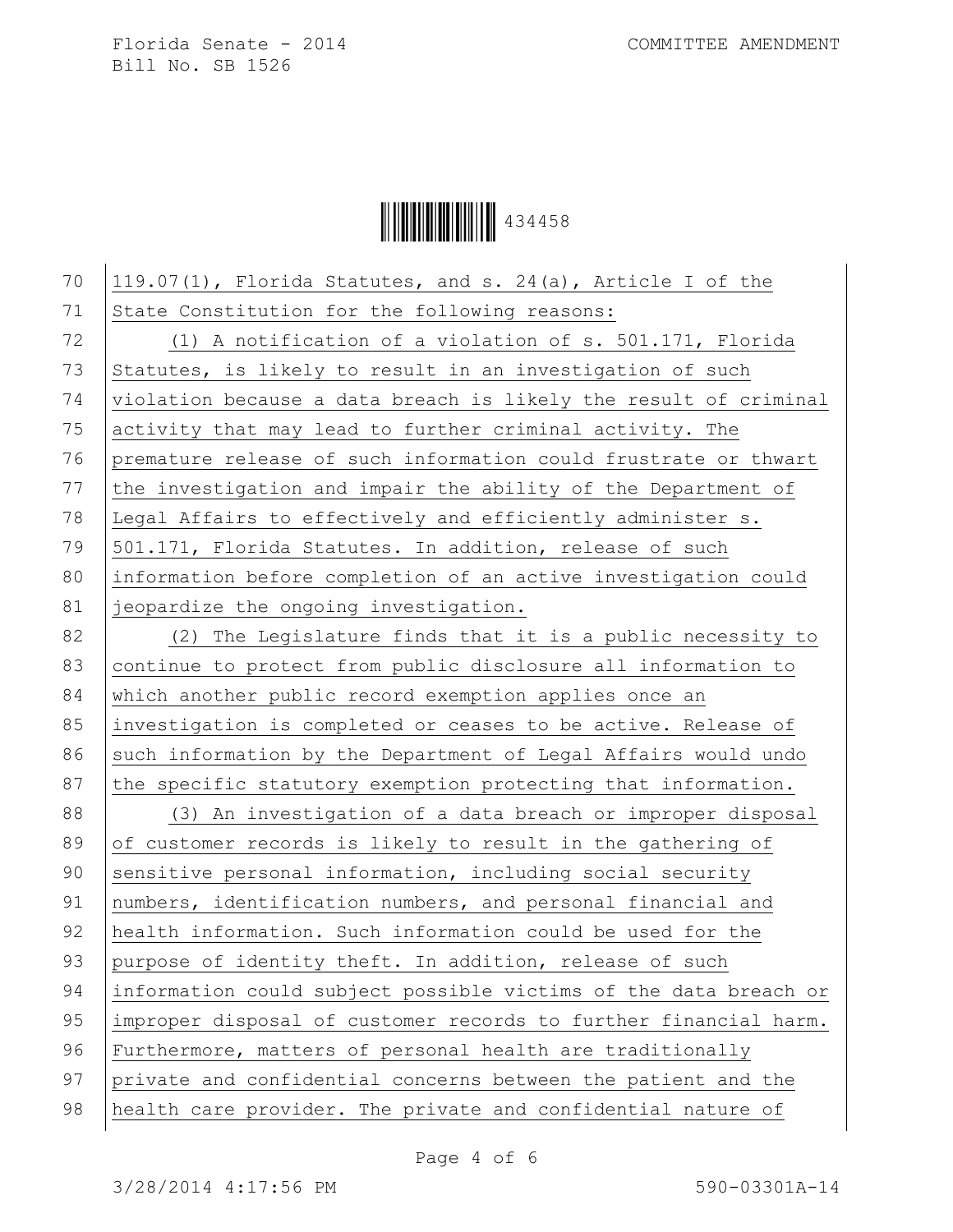Ì434458DÎ434458

| 99  | personal health matters pervades both the public and private     |
|-----|------------------------------------------------------------------|
| 100 | health care sectors.                                             |
| 101 | (4) Release of a computer forensic report or other               |
| 102 | information that would otherwise reveal weaknesses in a covered  |
| 103 | entity's data security could compromise the future security of   |
| 104 | that entity, or other entities, if such information were         |
| 105 | available upon conclusion of an investigation or once an         |
| 106 | investigation ceased to be active. The release of such report or |
| 107 | information could compromise the security of current entities    |
| 108 | and make those entities susceptible to future data breaches.     |
| 109 | Release of such report or information could result in the        |
| 110 | identification of vulnerabilities and further breaches of that   |
| 111 | system.                                                          |
| 112 | (5) Notices received by the Department of Legal Affairs and      |
| 113 | information received during an investigation of a data breach    |
| 114 | are likely to contain proprietary information, including trade   |
| 115 | secrets, about the security of the breached system. The release  |
| 116 | of the proprietary information could result in the               |
| 117 | identification of vulnerabilities and further breaches of that   |
| 118 | system. In addition, a trade secret derives independent,         |
| 119 | economic value, actual or potential, from being generally        |
| 120 | unknown to, and not readily ascertainable by, other persons who  |
| 121 | might obtain economic value from its disclosure or use. Allowing |
| 122 | public access to proprietary information, including a trade      |
| 123 | secret, through a public records request could destroy the value |
| 124 | of the proprietary information and cause a financial loss to the |
| 125 | covered entity submitting the information. Release of such       |
| 126 | information could give business competitors an unfair advantage  |
| 127 | and weaken the position of the entity supplying the proprietary  |